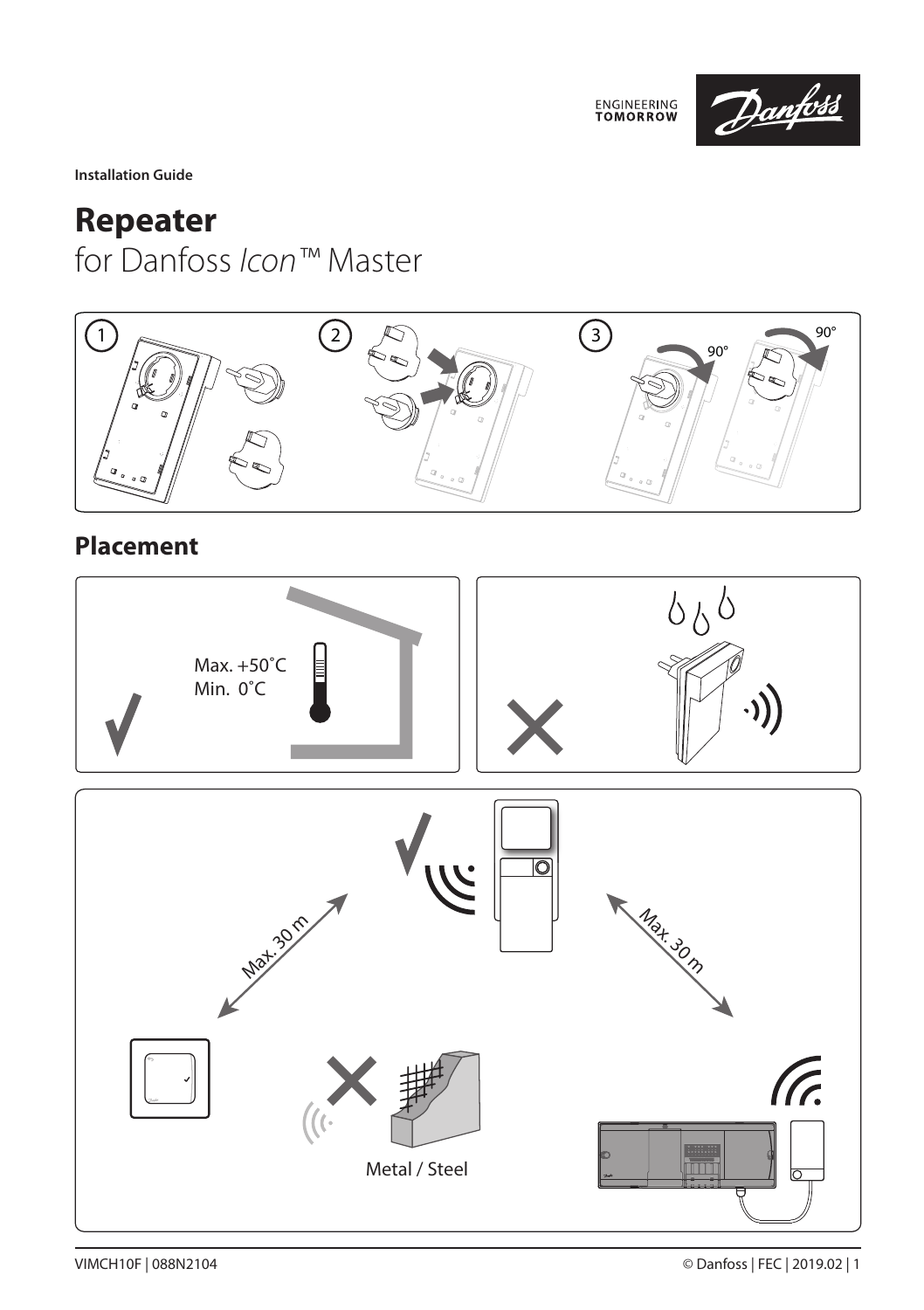Danfoss

#### **Installation**

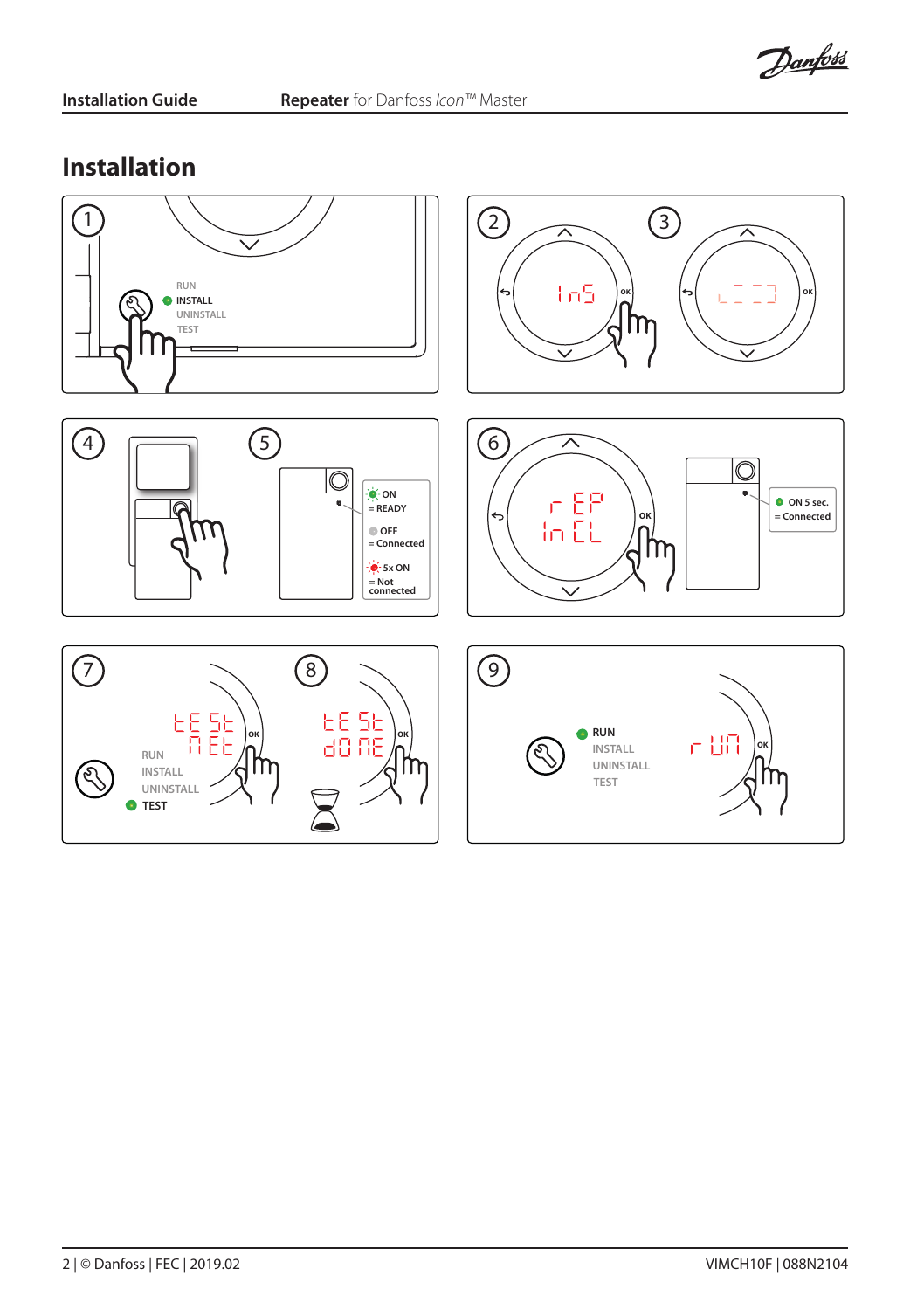Danfoss

# **Declaration of Conformity**

| <b>GB</b>    | Hereby, Danfoss A/S declares that the radio equipment type Radio Module is in compliance<br>with Directive 2014/53/EU. The full text of the EU declaration of conformity is available at the<br>following internet adress: heating.danfoss.com               |
|--------------|--------------------------------------------------------------------------------------------------------------------------------------------------------------------------------------------------------------------------------------------------------------|
| <b>DE</b>    | Hiermit erklärt Danfoss A/S, dass der Funkanlagentyp Radio Module der Richtlinie 2014/53/EU<br>entspricht. Der vollständige Text der EU-Konformitätserklärung ist unter der folgenden Internet-<br>adresse verfügbar: heating.danfoss.com                    |
| FR.          | Le soussigné, Danfoss A/S, déclare que l'équipement radioélectrique du type Radio Module<br>est conforme à la directive 2014/53/UE. Le texte complet de la déclaration UE de conformité est<br>disponible à l'adresse internet suivante: heating.danfoss.com |
| $\mathbf{H}$ | Il fabbricante, Danfoss A/S, dichiara che il tipo di apparecchiatura radio Radio Module è conforme<br>alla direttiva 2014/53/UE. Il testo completo della dichiarazione di conformità UE è disponibile al<br>sequente indirizzo Internet: heating.danfoss.com |
| <b>NL</b>    | Hierbij verklaar ik, Danfoss A/S, dat het type radioapparatuur Radio Module conform is met<br>Richtlijn 2014/53/EU. De volledige tekst van de EU-conformiteitsverklaring kan worden geraad-<br>pleegd op het volgende internetadres: heating.danfoss.com     |
| <b>DK</b>    | Hermed erklærer Danfoss A/S, at radioudstyrstypen type Radio Module er i overensstemmelse<br>med direktiv 2014/53/EU. EU-overensstemmelseserklæringens fulde tekst kan findes på følgende<br>internetadresse: heating.danfoss.com                            |
| <b>SE</b>    | Härmed försäkrar Danfoss A/S att denna typ av radioutrustning Radio Module överensstämmer<br>med direktiv 2014/53/EU. Den fullständiga texten till EU-försäkran om överensstämmelse finns<br>på följande webbadress: heating.danfoss.com                     |
| FI.          | Danfoss A/S vakuuttaa, että radiolaitetyyppi Radio Module on direktiivin 2014/53/EU mukainen.<br>EU-vaatimustenmukaisuusvakuutuksen täysimittainen teksti on saatavilla seuraavassa interneto-<br>soitteessa: heating.danfoss.com                            |
| LT.          | Aš, Danfoss A/S, patvirtinu, kad radijo įrenginių tipas Radio Module atitinka Direktyvą 2014/53/<br>ES. Visas ES atitikties deklaracijos tekstas prieinamas šiuo interneto adresu: heating.danfoss.com                                                       |
| PL           | Danfoss A/S niniejszym oświadcza, że typ urządzenia radiowego Radio Module jest zgodny z<br>dyrektywą 2014/53/UE. Pełny tekst deklaracji zgodności UE jest dostępny pod następującym<br>adresem internetowym: heating.danfoss.com                            |